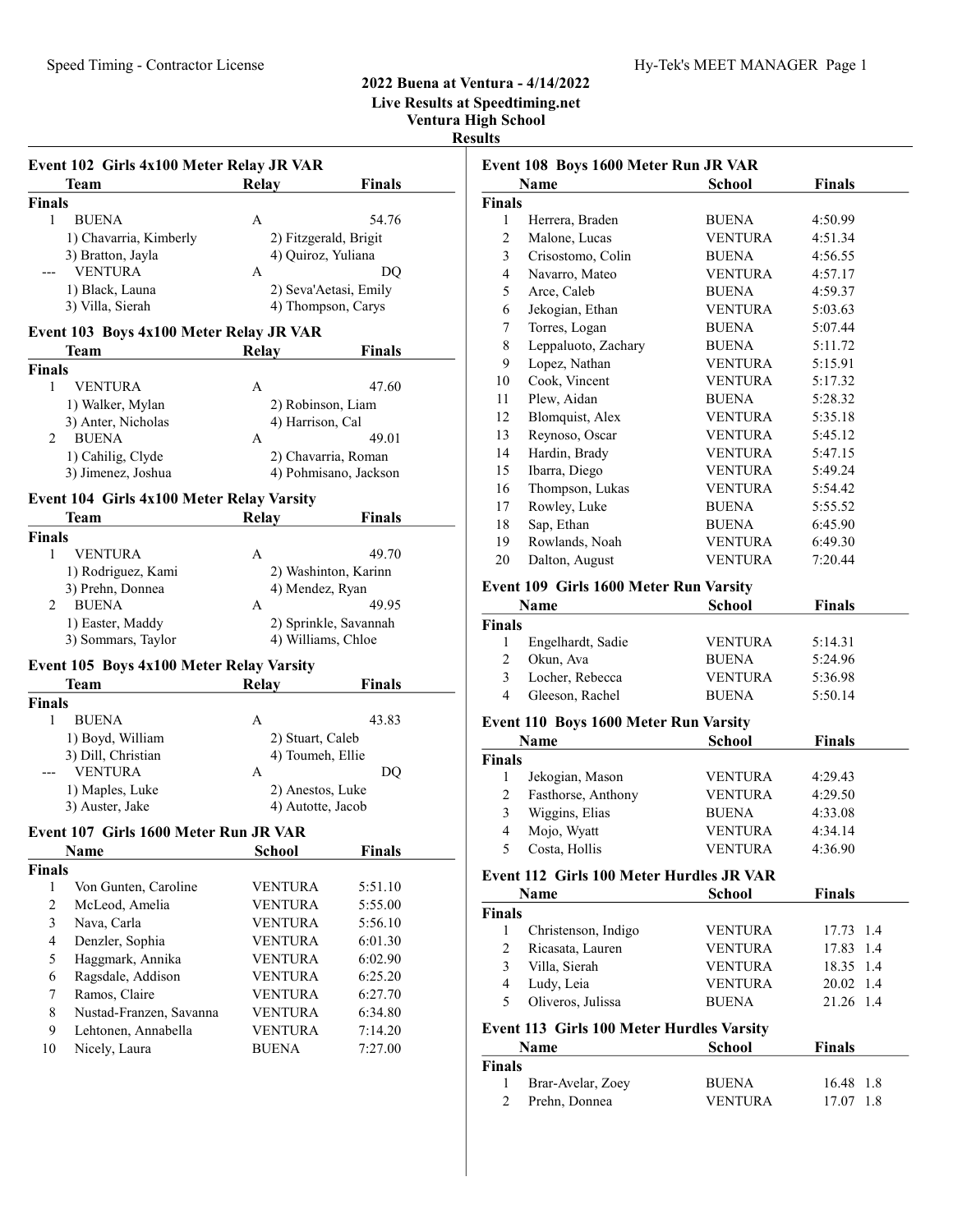|                         |                                                     |                | Live Results at S<br>Ventura H |  |
|-------------------------|-----------------------------------------------------|----------------|--------------------------------|--|
|                         |                                                     |                |                                |  |
|                         | Finals  (Event 113 Girls 100 Meter Hurdles Varsity) |                |                                |  |
|                         | Name                                                | <b>School</b>  | <b>Finals</b>                  |  |
| 3                       | Mendez, Peyton                                      | <b>VENTURA</b> | 17.39 1.8                      |  |
| 4                       | Dalzell, Izzy                                       | <b>VENTURA</b> | 18.69 1.8                      |  |
|                         | <b>Event 114 Boys 110 Meter Hurdles JR VAR</b>      |                |                                |  |
|                         | <b>Name</b>                                         | <b>School</b>  | <b>Finals</b>                  |  |
| Finals                  |                                                     |                |                                |  |
| 1                       | Hargett, Kai                                        | <b>VENTURA</b> | 17.87 1.6                      |  |
| $\mathfrak{2}$          | Goitia, Tonayotl                                    | <b>VENTURA</b> | 18.35<br>1.6                   |  |
| 3                       | Graves, Keegan                                      | <b>VENTURA</b> | 1.6<br>18.61                   |  |
| $\overline{4}$          | Meckstroth, Larsen                                  | <b>VENTURA</b> | 18.80 1.6                      |  |
| 5                       | Carnaghe, Luke                                      | <b>VENTURA</b> | 19.12 1.6                      |  |
| 6                       | Alvarez, Jorge                                      | <b>VENTURA</b> | 19.59 1.8                      |  |
| 7                       | Ramirez, Angel                                      | <b>VENTURA</b> | 21.28 1.8                      |  |
|                         | <b>Event 115 Boys 110 Meter Hurdles Varsity</b>     |                |                                |  |
|                         | <b>Name</b>                                         | <b>School</b>  | <b>Finals</b>                  |  |
| Finals                  |                                                     |                |                                |  |
| 1                       | Guenther, Colin                                     | <b>BUENA</b>   | 15.40 1.5                      |  |
| $\overline{c}$          | Willard, Azure                                      | <b>VENTURA</b> | 16.07<br>1.5                   |  |
| 3                       | Daniel, Maxwell                                     | <b>BUENA</b>   | 16.44 1.5                      |  |
| $\overline{4}$          | Deleon, Oliver                                      | <b>VENTURA</b> | 17.03 1.5                      |  |
| 5                       | Edmondson, Andrew                                   | <b>VENTURA</b> | 18.40 1.5                      |  |
| 6                       | Cole, Darin                                         | <b>BUENA</b>   | 19.11 1.5                      |  |
| 7                       | Leighton, Michael                                   | <b>VENTURA</b> | 19.34 1.5                      |  |
|                         | Event 117 Girls 400 Meter Dash JR VAR               |                |                                |  |
|                         | Name                                                | <b>School</b>  | <b>Finals</b>                  |  |
| Finals                  |                                                     |                |                                |  |
| 1                       | Espinoza Suarez, Reagan                             | <b>BUENA</b>   | 67.44                          |  |
| $\mathfrak{2}$          | Marshall, Jayden                                    | <b>VENTURA</b> | 68.96                          |  |
| 3                       | Martin, Analy                                       | <b>VENTURA</b> | 69.50                          |  |
| $\overline{4}$          | Colin, Desirae                                      | <b>BUENA</b>   | 73.03                          |  |
| 5                       | Nustad-Franzen, Sierra                              | <b>VENTURA</b> | 1:24.93                        |  |
|                         | Event 118 Boys 400 Meter Dash JR VAR                |                |                                |  |
|                         | Name                                                | <b>School</b>  | <b>Finals</b>                  |  |
| <b>Finals</b>           |                                                     |                |                                |  |
| $\mathbf{1}$            | Lawler, Nathan                                      | <b>VENTURA</b> | 55.94                          |  |
| $\overline{c}$          | Jimenez, Joshua                                     | <b>BUENA</b>   | 58.55                          |  |
| 3                       | Siegmund, Owen                                      | <b>VENTURA</b> | 59.07                          |  |
| $\overline{\mathbf{4}}$ | Morales, Giovanni                                   | <b>VENTURA</b> | 61.18                          |  |
| 5                       | Klipp, Devon                                        | <b>VENTURA</b> | 63.10                          |  |
|                         | Event 119 Girls 400 Meter Dash Varsity              |                |                                |  |
|                         | Name                                                | <b>School</b>  | <b>Finals</b>                  |  |
| Finals                  |                                                     |                |                                |  |
| $\mathbf{1}$            | Fakrogha, Valentina                                 | <b>VENTURA</b> | 60.46                          |  |
| $\mathfrak{2}$          | Mobley, Olivia                                      | <b>VENTURA</b> | 63.01                          |  |
| $\mathfrak{Z}$          | Maquinalez, Ryan                                    | <b>VENTURA</b> | 67.15                          |  |
| $\overline{4}$          | Valdez, Savannah                                    | <b>BUENA</b>   | 69.27                          |  |

## 2022 Buena at Ventura - 4/14/2022 Speedtiming.net

ligh School

sults

|               | Name            | <b>School</b>  | <b>Finals</b> |
|---------------|-----------------|----------------|---------------|
| <b>Finals</b> |                 |                |               |
|               | Jeffris, Jacob  | <b>VENTURA</b> | 52.04         |
| 2             | Hawley, Jack    | <b>VENTURA</b> | 53.21         |
| 3             | Dill, Christian | <b>BUENA</b>   | 53.57         |
| 4             | Trone, Ethan    | <b>BUENA</b>   | 53.94         |
| 5             | Anderson, Kaden | <b>VENTURA</b> | 57.15         |

# Event 122 Girls 100 Meter Dash JR VAR

|                | Name                | School         | <b>Finals</b>   |
|----------------|---------------------|----------------|-----------------|
| <b>Finals</b>  |                     |                |                 |
| 1              | Villa, Sierah       | <b>VENTURA</b> | 13.33 1.2       |
| 2              | Fitzgerald, Brigit  | <b>BUENA</b>   | 13.67<br>1.2    |
| 3              | Black, Launa        | <b>VENTURA</b> | 1.2<br>13.76    |
| $\overline{4}$ | Quiroz, Yuliana     | <b>BUENA</b>   | 13.81<br>1.2    |
| 5              | Bratton, Jayla      | <b>BUENA</b>   | 1.2<br>13.87    |
| 6              | Thompson, Carys     | <b>VENTURA</b> | 14.07<br>1.2    |
| 7              | Nasarenko, Juliette | <b>VENTURA</b> | 1.2<br>14.15    |
| 8              | Briscoe, Celeste    | <b>BUENA</b>   | $+0.0$<br>14.30 |
| 9              | Chavarria, Kimberly | <b>BUENA</b>   | 14.36<br>1.2    |
| 10             | Kightlinger, Avery  | <b>VENTURA</b> | 1.2<br>14.55    |
| 11             | Oliveros, Julissa   | <b>BUENA</b>   | 15.01<br>$+0.0$ |
| 12             | Powers, Parker      | <b>VENTURA</b> | 15.18<br>$+0.0$ |
| 13             | Carnaghe, Lily      | <b>VENTURA</b> | 15.23<br>$+0.0$ |
| 14             | Garcia, Alina       | <b>VENTURA</b> | $+0.0$<br>15.24 |
| 15             | Martinez, Yocelyn   | <b>VENTURA</b> | 15.52<br>0.1    |
| 16             | Lubbos, Amanda      | <b>VENTURA</b> | 15.54<br>0.1    |
| 17             | Lopez, Marisol      | <b>VENTURA</b> | 15.79<br>$+0.0$ |
| 18             | Wanamaker, Jasmine  | <b>VENTURA</b> | 15.81<br>0.1    |
| 19             | Stamp, Hannah       | <b>VENTURA</b> | 15.97<br>0.1    |
| 19             | Cross, Chloe        | <b>VENTURA</b> | 0.1<br>15.97    |
| 21             | Brown, Linnea       | <b>VENTURA</b> | 0.1<br>17.19    |
| 22             | Ostic, Keegan       | <b>VENTURA</b> | 17.77<br>$+0.0$ |

# Event 123 Boys 100 Meter Dash JR VAR

|               | Name                 | School         | <b>Finals</b>   |
|---------------|----------------------|----------------|-----------------|
| <b>Finals</b> |                      |                |                 |
| 1             | Robinson, Liam       | <b>VENTURA</b> | 11.94 0.6       |
| 2             | Orozco, Bradley      | <b>VENTURA</b> | $12.20 \ \ 0.6$ |
| 3             | Walker, Mylan        | <b>VENTURA</b> | 12.23 0.6       |
| 4             | LaTourette, Jackson  | <b>VENTURA</b> | 12.50 0.6       |
| 5             | Cook, Mose           | <b>VENTURA</b> | 12.52 2.3       |
| 5             | De Santiago, Estaban | <b>VENTURA</b> | 12.52 0.6       |
| 7             | Cahilig, Clyde       | <b>BUENA</b>   | 12.61 0.6       |
| 8             | Garcia, Trevor       | <b>VENTURA</b> | 12.69 2.3       |
| 9             | Hood, Hayden         | <b>VENTURA</b> | 12.70 2.5       |
| 10            | Carter, Jackson      | <b>BUENA</b>   | 12.73 2.3       |
| 11            | Scalfaro, Ethan      | <b>BUENA</b>   | 12.77 0.6       |
| 12            | Lopiano, Chuck       | <b>BUENA</b>   | 12.79 2.3       |
| 13            | Garcia, Dylan        | <b>VENTURA</b> | 12.80<br>2.3    |
| 14            | Stiles, Owen         | <b>BUENA</b>   | 12.90<br>0.6    |
| 15            | Ruiz, Jacob          | <b>BUENA</b>   | 13.08<br>2.5    |
| 16            | Gentry, Jayden       | VENTURA        | 2.3<br>13.11    |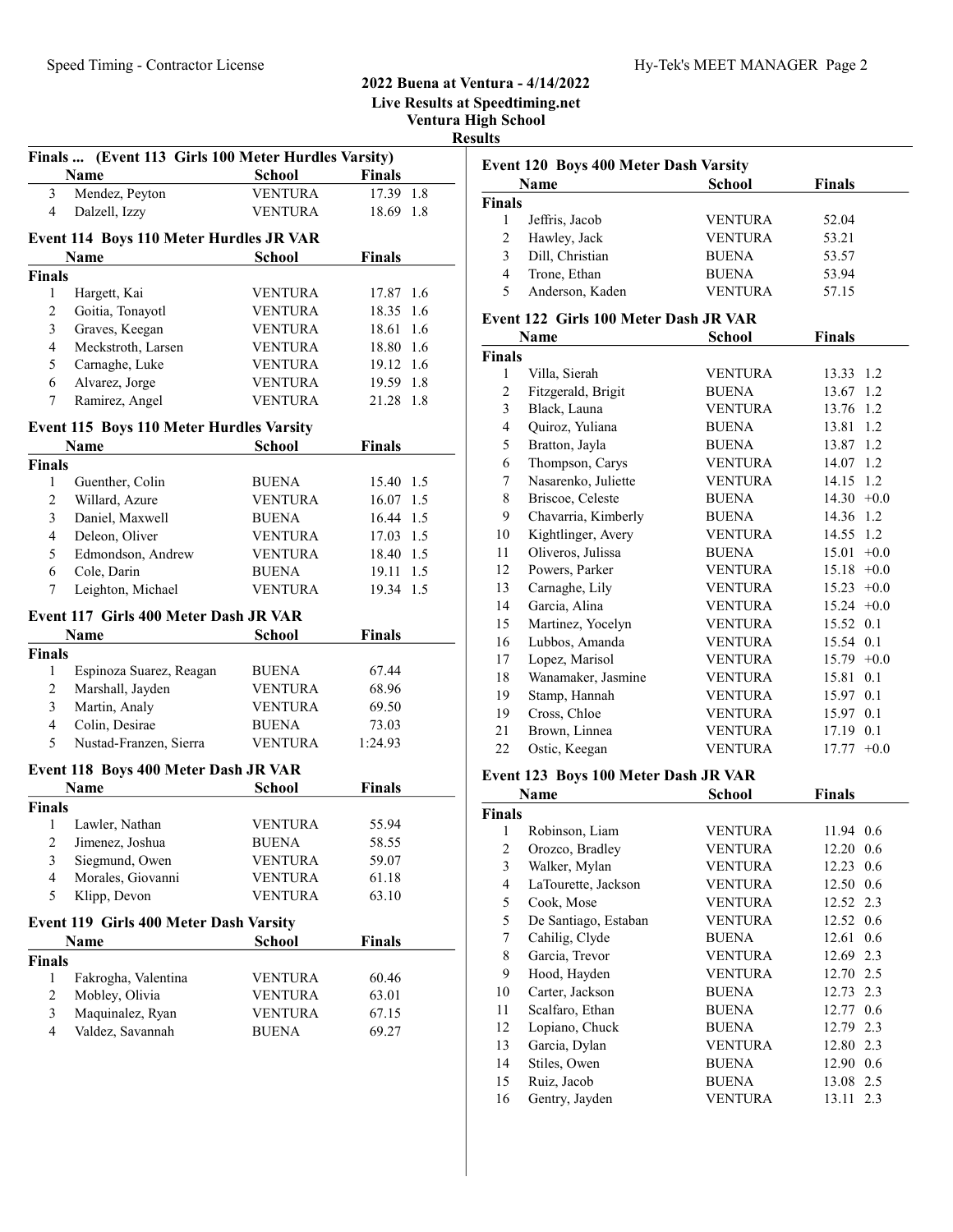## 2022 Buena at Ventura - 4/14/2022 Live Results at Speedtiming.net

Ventura High School Results

|                | Finals  (Event 123 Boys 100 Meter Dash JR VAR) |                |               |  |
|----------------|------------------------------------------------|----------------|---------------|--|
|                | Name                                           | <b>School</b>  | <b>Finals</b> |  |
| 17             | Shakur, Kymani                                 | VENTURA        | 13.16 2.5     |  |
| 18             | Cafarelli, Dominc                              | VENTURA        | 13.20 2.5     |  |
| 18             | Farmer, Kaden                                  | <b>VENTURA</b> | 13.20 2.3     |  |
| 20             | Eggertsen-Duncan, Jacob                        | <b>VENTURA</b> | 13.29 1.6     |  |
| 21             | Iadevaia, Roman                                | <b>VENTURA</b> | 13.37 2.5     |  |
| 22             | Koehn, Dillon                                  | <b>VENTURA</b> | 13.48 2.5     |  |
| 22             | Eberhard, Preston                              | <b>BUENA</b>   | 13.48 2.5     |  |
| 24             | Johnson, Jacob                                 | <b>VENTURA</b> | 13.61 1.6     |  |
| 25             | Tang, Penggao                                  | <b>VENTURA</b> | 13.86 1.6     |  |
| 26             | Philbrook, Nathaniel                           | <b>BUENA</b>   | 1.6<br>13.89  |  |
| 27             | Martinez, Harper                               | <b>VENTURA</b> | 1.6<br>14.21  |  |
| 28             | Alzaher, Roujeh                                | <b>VENTURA</b> | 1.7<br>14.41  |  |
| 29             | Kelly, Riley                                   | <b>VENTURA</b> | 14.43<br>1.6  |  |
| 30             | Henderson, Nicolas                             | <b>VENTURA</b> | 14.79<br>1.6  |  |
| 31             | Pecht, Kyle                                    | <b>VENTURA</b> | 14.81<br>1.7  |  |
| ---            | Pohmisano, Jackson                             | <b>BUENA</b>   | FS 0.6        |  |
|                | Event 124 Girls 100 Meter Dash Varsity         |                |               |  |
|                | <b>Name</b>                                    | <b>School</b>  | <b>Finals</b> |  |
| <b>Finals</b>  |                                                |                |               |  |
| 1              | Rodriguez, Kami                                | <b>VENTURA</b> | 12.74 1.5     |  |
| 1              | Easter, Maddy                                  | <b>BUENA</b>   | 12.74 1.5     |  |
| 3              | Williams, Chloe                                | <b>BUENA</b>   | 12.94 1.5     |  |
| 4              | Murphy, Taylor                                 | <b>BUENA</b>   | 13.01<br>1.5  |  |
| 5              | Ramos, Isabella                                | <b>VENTURA</b> | 1.5<br>13.71  |  |
|                | Event 125 Boys 100 Meter Dash Varsity          |                |               |  |
|                | <b>Name</b>                                    | <b>School</b>  | <b>Finals</b> |  |
| <b>Finals</b>  |                                                |                |               |  |
| 1              | Boyd, William                                  | <b>BUENA</b>   | 10.82 1.4     |  |
| $\overline{c}$ | Monarres, AJ                                   | VENTURA        | 11.02<br>1.4  |  |
| 3              | Anestos, Luke                                  | <b>VENTURA</b> | 11.66 1.4     |  |
| $\overline{4}$ | Arndt, Makanalani                              | <b>VENTURA</b> | 11.69 1.4     |  |
| 5              | Maples, Luke                                   | <b>VENTURA</b> | 12.05 1.4     |  |
|                |                                                |                |               |  |
|                | Event 127 Girls 800 Meter Run JR VAR           |                |               |  |
|                | Name                                           | <b>School</b>  | <b>Finals</b> |  |
| <b>Finals</b>  |                                                |                |               |  |
| 1              | McLeod, Amelia                                 | <b>VENTURA</b> | 2:45.11       |  |
| $\overline{c}$ | Turrubiartes, Alexa                            | <b>BUENA</b>   | 2:46.08       |  |
| 3              | Nava, Carla                                    | <b>VENTURA</b> | 2:46.88       |  |
| $\overline{4}$ | Haggmark, Annika                               | <b>VENTURA</b> | 2:47.52       |  |
| 5              | Denzler, Sophia                                | <b>VENTURA</b> | 2:50.09       |  |
| 6              | Garcia, Andrea                                 | <b>BUENA</b>   | 2:52.84       |  |
| 7              | Ramos, Claire                                  | <b>VENTURA</b> | 2:55.17       |  |
| 8              | Nustad-Franzen, Savanna                        | <b>VENTURA</b> | 2:58.74       |  |
| 9              | Shilley, Annabelle                             | <b>BUENA</b>   | 2:59.33       |  |
| 10             | Lehtonen, Annabella                            | <b>VENTURA</b> | 3:20.09       |  |
| 11             | Gariby, Montserrat                             | <b>BUENA</b>   | 3:20.49       |  |

| Event 128 Boys 800 Meter Run JR VAR |                                                 |                         |               |
|-------------------------------------|-------------------------------------------------|-------------------------|---------------|
|                                     | Name                                            | <b>School</b>           | <b>Finals</b> |
| <b>Finals</b>                       |                                                 |                         |               |
| 1                                   | Pacheco, Aiden                                  | VENTURA                 | 2:12.55       |
| 2                                   | Herrera, Braden                                 | <b>BUENA</b>            | 2:13.56       |
| 3                                   | Crisostomo, Colin                               | <b>BUENA</b>            | 2:14.01       |
| $\overline{4}$                      | Hottinger, Henry                                | <b>VENTURA</b>          | 2:14.46       |
| 5                                   | Arce, Caleb                                     | <b>BUENA</b>            | 2:17.11       |
| 6                                   | Leppaluoto, Zachary                             | <b>BUENA</b>            | 2:17.22       |
| 7                                   | Torres, Logan                                   | <b>BUENA</b>            | 2:26.37       |
| 8                                   | Plew, Aidan                                     | <b>BUENA</b>            | 2:28.82       |
| 9                                   | Hardin, Brady                                   | VENTURA                 | 2:36.70       |
| 10                                  | Thompson, Lukas                                 | VENTURA                 | 2:38.31       |
| 11                                  | Reynoso, Oscar                                  | <b>VENTURA</b>          | 2:39.83       |
| 12                                  | Ibarra, Diego                                   | <b>VENTURA</b>          | 2:56.44       |
| 13                                  | Dalton, August                                  | <b>VENTURA</b>          | 3:12.70       |
|                                     | <b>Event 129 Girls 800 Meter Run Varsity</b>    |                         |               |
|                                     | Name                                            | <b>School</b>           | <b>Finals</b> |
| <b>Finals</b>                       |                                                 |                         |               |
| 1                                   | Engelhardt, Sadie                               | VENTURA                 | 2:15.26       |
| 2                                   | Ochoa, Chelsea                                  | <b>VENTURA</b>          | 2:27.44       |
| 3                                   | Cunningham, Audrey                              | <b>BUENA</b>            | 2:29.63       |
| 4                                   | Hurguy, Violet                                  | VENTURA                 | 2:31.67       |
| 5                                   | Mabry, Mckenna                                  | <b>BUENA</b>            | 2:38.49       |
| 6                                   | Ramirez, Kaliah                                 | <b>BUENA</b>            | 2:38.90       |
|                                     | Event 130 Boys 800 Meter Run Varsity            |                         |               |
|                                     | <b>Name</b>                                     | <b>School</b>           | <b>Finals</b> |
| <b>Finals</b>                       |                                                 |                         |               |
| 1                                   | Jekogian, Mason                                 | VENTURA                 | 1:57.88       |
| 2                                   | Fasthorse, Anthony                              | <b>VENTURA</b>          | 1:58.37       |
| 3                                   | Baysinger, Grant                                | <b>VENTURA</b>          | 1:59.24       |
| 4                                   | Torres, Michael                                 | <b>BUENA</b>            | 2:01.96       |
| 5                                   | Sonnenschein, Eric                              | <b>BUENA</b>            | 2:03.74       |
| 6                                   | Maldonado, Isaiah                               | <b>BUENA</b>            | 2:06.03       |
| 7                                   | Mojo, Wyatt                                     | <b>VENTURA</b>          | 2:06.60       |
| 8                                   | Shore, Nik                                      | <b>BUENA</b>            | 2:08.74       |
|                                     | <b>Event 132 Girls 300 Meter Hurdles JR VAR</b> |                         |               |
|                                     | Name                                            | <b>School</b>           | <b>Finals</b> |
| <b>Finals</b>                       |                                                 |                         |               |
| 1                                   | Seva'Aetasi, Emily                              | <b>VENTURA</b>          | 53.88         |
| 2                                   | Christenson, Indigo                             | <b>VENTURA</b>          | 56.88         |
| 3                                   |                                                 |                         | 57.58         |
| 4                                   | Ludy, Leia<br>Oliveros, Julissa                 | VENTURA<br><b>BUENA</b> | 66.68         |
|                                     |                                                 |                         |               |
|                                     | Event 133 Girls 300 Meter Hurdles Varsity       |                         |               |
|                                     | Name                                            | <b>School</b>           | <b>Finals</b> |
| <b>Finals</b>                       |                                                 |                         |               |
| 1                                   | Prehn, Donnea                                   | <b>VENTURA</b>          | 48.58         |
| 2                                   | Brar-Avelar, Zoey                               | BUENA                   | 49.03         |
| 3                                   | Mendez, Peyton                                  | <b>VENTURA</b>          | 51.26         |
| 4                                   | Dalzell, Izzy                                   | <b>VENTURA</b>          | 51.54         |
|                                     |                                                 |                         |               |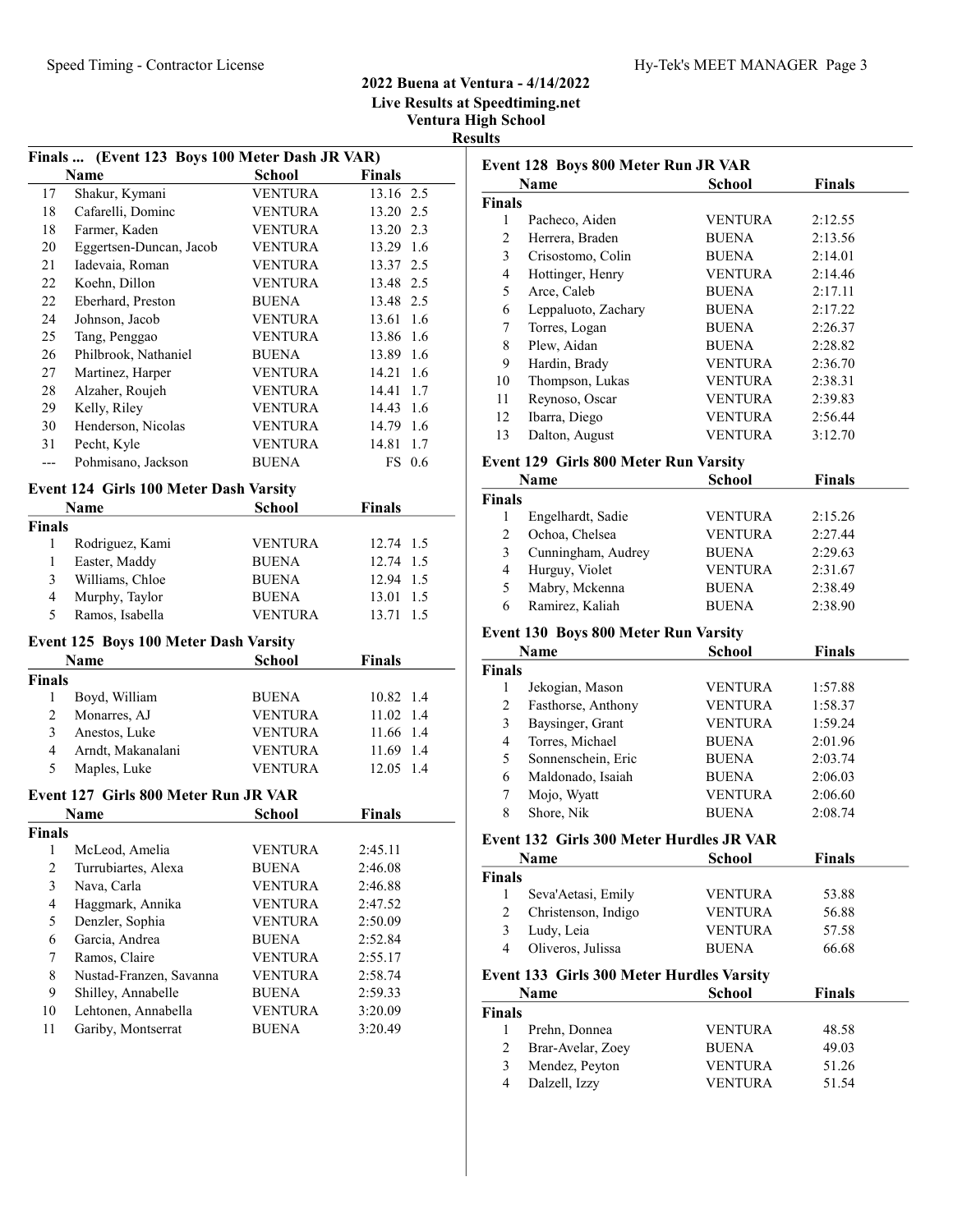# 2022 Buena at Ventura - 4/14/2022 Live Results at Speedtiming.net Ventura High School

Results

| Event 134 Boys 300 Meter Hurdles JR VAR |                                          |                                |                              |  |
|-----------------------------------------|------------------------------------------|--------------------------------|------------------------------|--|
|                                         | <b>Name</b>                              | <b>School</b>                  | <b>Finals</b>                |  |
| Finals                                  |                                          |                                |                              |  |
| 1                                       | Meckstroth, Larsen                       | VENTURA                        | 45.74                        |  |
| 2                                       | Goitia, Tonayotl                         | <b>VENTURA</b>                 | 46.75                        |  |
| 3                                       | Graves, Keegan                           | <b>VENTURA</b>                 | 46.80                        |  |
| 4                                       | Brown, Ty                                | <b>VENTURA</b>                 | 46.95                        |  |
| 5                                       | Hargett, Kai                             | <b>VENTURA</b>                 | 49.75                        |  |
| 6                                       | Alvarez, Jorge                           | <b>VENTURA</b>                 | 50.83                        |  |
| 7                                       | Carnaghe, Luke                           | <b>VENTURA</b>                 | 53.17                        |  |
| 8                                       | Ramirez, Angel                           | <b>VENTURA</b>                 | 53.29                        |  |
| 9                                       | Rowley, Luke                             | <b>BUENA</b>                   | 53.41                        |  |
|                                         | Event 135 Boys 300 Meter Hurdles Varsity |                                |                              |  |
|                                         | Name                                     | <b>School</b>                  | <b>Finals</b>                |  |
| <b>Finals</b>                           |                                          |                                |                              |  |
| 1                                       | Guenther, Colin                          | <b>BUENA</b>                   | 41.95                        |  |
| 2                                       | Deleon, Oliver                           | VENTURA                        | 43.09                        |  |
| 3                                       | Willard, Azure                           | <b>VENTURA</b>                 | 43.10                        |  |
| 4                                       | Anderson, Cooper                         | <b>VENTURA</b>                 | 43.85                        |  |
| 5                                       | Daniel, Maxwell                          | <b>BUENA</b>                   | 49.10                        |  |
| 6                                       | Edmondson, Andrew                        | <b>VENTURA</b>                 | 50.13                        |  |
| 7                                       | Leighton, Michael                        | <b>VENTURA</b>                 | 50.66                        |  |
|                                         |                                          |                                |                              |  |
|                                         | Event 137 Girls 200 Meter Dash JR VAR    |                                |                              |  |
|                                         | <b>Name</b>                              | School                         | <b>Finals</b>                |  |
| <b>Finals</b><br>1                      | Black, Launa                             | VENTURA                        | 28.77 0.1                    |  |
| 2                                       | Fitzgerald, Brigit                       | <b>BUENA</b>                   | 28.86 2.2                    |  |
| 3                                       |                                          | VENTURA                        | 29.22 0.1                    |  |
| 4                                       | Thompson, Carys                          |                                |                              |  |
|                                         |                                          |                                |                              |  |
|                                         | Bratton, Jayla                           | <b>BUENA</b>                   | 29.50 0.1                    |  |
| 5                                       | Quiroz, Yuliana                          | <b>BUENA</b>                   | 29.75 2.2                    |  |
| 6                                       | Espinoza Suarez, Reagan                  | <b>BUENA</b>                   | 29.79 0.1                    |  |
| 7                                       | Chavarria, Kimberly                      | <b>BUENA</b>                   | 29.82 0.1                    |  |
| 8                                       | Briscoe, Celeste                         | <b>BUENA</b>                   | 29.83 0.1                    |  |
| 9                                       | Nasarenko, Juliette                      | <b>VENTURA</b>                 | 30.16 2.2                    |  |
| 10                                      | Kightlinger, Avery                       | <b>VENTURA</b>                 | 30.69 0.1                    |  |
| 11                                      | Kasztelan, Madilyyn                      | <b>VENTURA</b>                 | 30.84 0.1                    |  |
| 11                                      | Colin, Desirae                           | <b>BUENA</b>                   | 30.84 2.2                    |  |
| 13                                      | Martin, Analy                            | <b>VENTURA</b>                 | 31.05 0.1                    |  |
| 14                                      | Powers, Parker                           | <b>VENTURA</b>                 | 31.34 2.2                    |  |
| 15                                      | Garcia, Alina                            | <b>VENTURA</b>                 | 31.86<br>2.2                 |  |
| 16                                      | Lubbos, Amanda                           | <b>VENTURA</b>                 | 32.64<br>2.2                 |  |
| 17                                      | Martinez, Yocelyn                        | <b>VENTURA</b>                 | 33.37<br>1.8                 |  |
| 18                                      | Mabry, McKaila                           | <b>BUENA</b>                   | 33.62<br>1.8                 |  |
| 19                                      | Cross, Chloe                             | <b>VENTURA</b>                 | 33.72<br>1.8                 |  |
| $20\,$                                  | Maquinalez, Kasey                        | <b>BUENA</b>                   | 1.8<br>34.06                 |  |
| 21                                      | Wanamaker, Jasmine                       | <b>VENTURA</b>                 | 1.8<br>34.07                 |  |
| $22\,$<br>23                            | Martinez, Sami<br>Brown, Linnea          | <b>BUENA</b><br><b>VENTURA</b> | 34.68<br>1.8<br>36.38<br>1.8 |  |

| Event 138 Boys 200 Meter Dash JR VAR |                         |                |               |        |
|--------------------------------------|-------------------------|----------------|---------------|--------|
|                                      | <b>Name</b>             | <b>School</b>  | <b>Finals</b> |        |
| Finals                               |                         |                |               |        |
| 1                                    | Pena, Joseph            | <b>VENTURA</b> | 24.38         | 0.2    |
| $\overline{c}$                       | Robinson, Liam          | <b>VENTURA</b> | 25.17         | 0.2    |
| 3                                    | Lawler, Nathan          | <b>VENTURA</b> | 25.26         | 0.2    |
| $\overline{4}$                       | Dahm, Nash              | <b>VENTURA</b> | 25.27 2.4     |        |
| 5                                    | Orozco, Bradley         | <b>VENTURA</b> | 25.40 0.2     |        |
| 6                                    | Anter, Nicholas         | <b>VENTURA</b> | 25.47 0.2     |        |
| $\overline{7}$                       | Walker, Mylan           | <b>VENTURA</b> | 25.77         | 2.4    |
| 8                                    | Harrison, Cal           | <b>VENTURA</b> | 25.87         | 2.4    |
| 9                                    | Cook, Mose              | <b>VENTURA</b> | 25.93         | 0.4    |
| 10                                   | LaTourette, Jackson     | <b>VENTURA</b> | 26.03         | 2.4    |
| 11                                   | Goitia, Tonayotl        | <b>VENTURA</b> | 26.14         | 2.9    |
| 12                                   | Morales, Giovanni       | <b>VENTURA</b> | 26.24         | 0.4    |
| 13                                   | Rose, Jack              | <b>VENTURA</b> | 26.39         | 0.4    |
| 14                                   | Garcia, Trevor          | <b>VENTURA</b> | 26.43         | 2.4    |
| 15                                   | Garcia, Dylan           | <b>VENTURA</b> | 26.51         | 0.4    |
| 16                                   | Carter, Jackson         | <b>BUENA</b>   | 26.58         | 0.2    |
| 17                                   | De Santiago, Estaban    | <b>VENTURA</b> | 26.59         | 0.4    |
| 18                                   | Siegmund, Owen          | <b>VENTURA</b> | 26.68         | 0.4    |
| 19                                   | Hood, Hayden            | <b>VENTURA</b> | 26.72         | $+0.0$ |
| 20                                   | Rinehart, Travis        | <b>VENTURA</b> | 26.81         | $+0.0$ |
| 21                                   | Valenzuela, Travis      | <b>VENTURA</b> | 26.88         | 2.9    |
| 22                                   | Stiles, Owen            | <b>BUENA</b>   | 27.03         | 2.4    |
| 23                                   | Cafarelli, Dominc       | <b>VENTURA</b> | 27.05         | 2.9    |
| 24                                   | Ruiz, Jacob             | <b>BUENA</b>   | 27.14 2.4     |        |
| 25                                   | Shakur, Kymani          | <b>VENTURA</b> | 27.53         | 2.9    |
| 26                                   | Gentry, Jayden          | <b>VENTURA</b> | 27.61         | 2.9    |
| 27                                   | Iadevaia, Roman         | <b>VENTURA</b> | 27.85         | 2.9    |
| 28                                   | Koehn, Dillon           | <b>VENTURA</b> | 28.17 2.9     |        |
| 29                                   | Eggertsen-Duncan, Jacob | <b>VENTURA</b> | $28.26 +0.0$  |        |
| 30                                   | Klipp, Devon            | <b>VENTURA</b> | 28.84 2.9     |        |
| 31                                   | Johnson, Jacob          | <b>VENTURA</b> | 28.93         | $+0.0$ |
| 32                                   | Martinez, Harper        | <b>VENTURA</b> | 29.61         | $+0.0$ |
| 33                                   | Tang, Penggao           | <b>VENTURA</b> | $29.63 + 0.0$ |        |
| 34                                   | Kelly, Riley            | <b>VENTURA</b> | $30.08 + 0.0$ |        |
| 35                                   | Henderson, Nicolas      | <b>VENTURA</b> | $30.86 + 0.0$ |        |
| 36                                   | Alzaher, Roujeh         | <b>VENTURA</b> | 31.95         | $+0.0$ |

#### Event 139 Girls 200 Meter Dash Varsity

|               | Name                | <b>School</b>  | <b>Finals</b> |
|---------------|---------------------|----------------|---------------|
| <b>Finals</b> |                     |                |               |
| 1             | Mendez, Ryan        | <b>VENTURA</b> | 26.40 2.1     |
| 2             | Rodriguez, Kami     | <b>VENTURA</b> | 26.48 2.1     |
| 3             | Williams, Chloe     | <b>BUENA</b>   | 26.88 2.1     |
| 4             | Easter, Maddy       | <b>BUENA</b>   | 27.22 2.1     |
| 5             | Sommars, Taylor     | <b>BUENA</b>   | 27.30 2.1     |
| 6             | Fakrogha, Valentina | <b>VENTURA</b> | 27.42 2.1     |
| 7             | Murphy, Taylor      | <b>BUENA</b>   | 27.84 2.1     |
| 8             | Ramos, Isabella     | <b>VENTURA</b> | 28.46 2.1     |
| 9             | Maquinalez, Ryan    | <b>VENTURA</b> | 29.06 2.2     |
| 10            | Fancher, Molly      | <b>VENTURA</b> | 29.25 2.2     |
| 11            | Murphy, Avery       | <b>BUENA</b>   | 29.34 2.2     |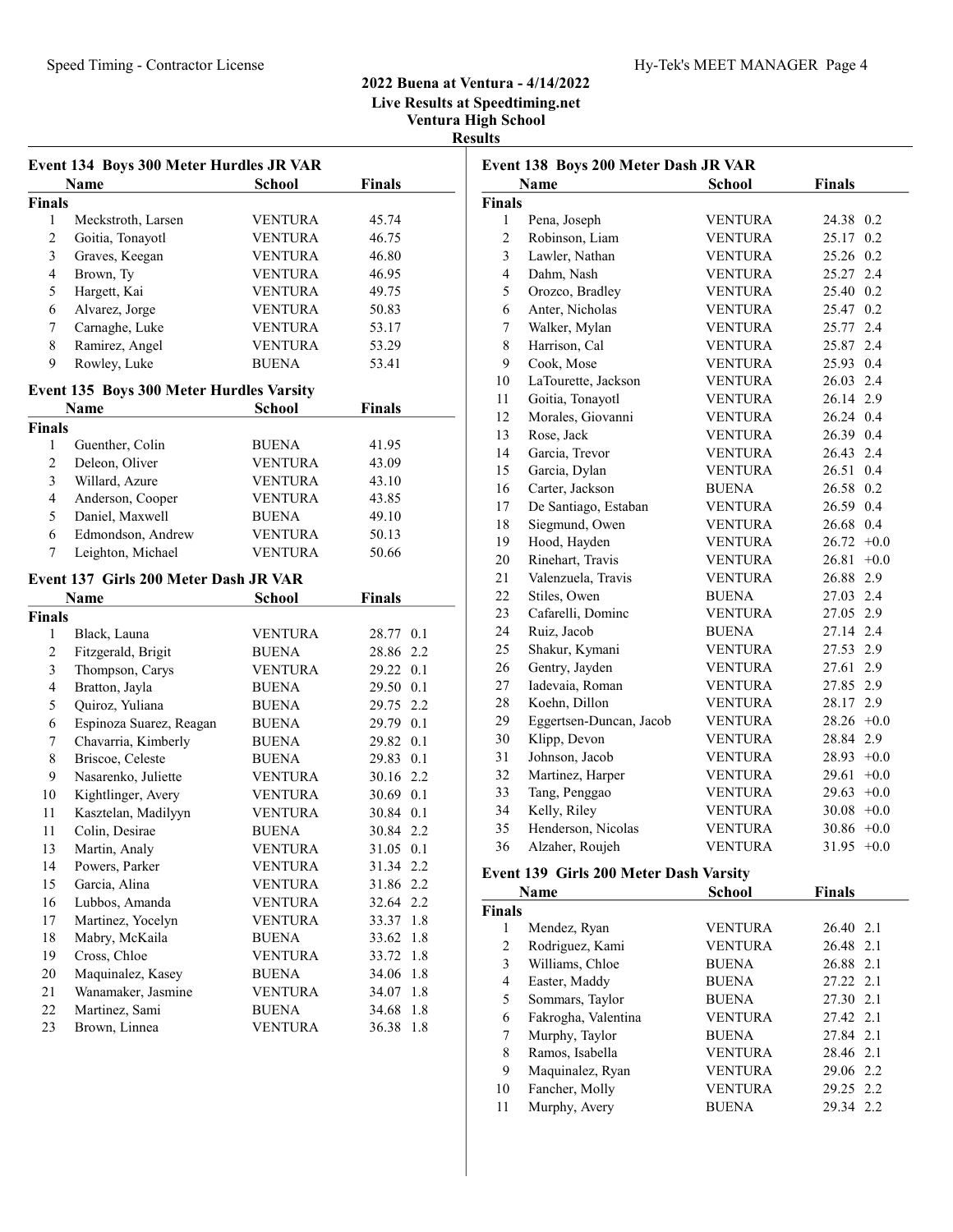|                |                                                      |                   |                 | <b>Live Results at Spee</b><br>Ventura High<br><b>Results</b> |
|----------------|------------------------------------------------------|-------------------|-----------------|---------------------------------------------------------------|
|                | Finals  (Event 139 Girls 200 Meter Dash Varsity)     |                   |                 |                                                               |
|                | Name                                                 | School            | <b>Finals</b>   |                                                               |
| 12             | Valdez, Savannah                                     | <b>BUENA</b>      | 30.56 2.2       |                                                               |
| 13             | Engel, Sierra                                        | <b>BUENA</b>      | 32.34 2.2       | Ev                                                            |
|                | <b>Event 140 Boys 200 Meter Dash Varsity</b>         |                   |                 |                                                               |
|                | Name                                                 | <b>School</b>     | <b>Finals</b>   | Fin                                                           |
| Finals         |                                                      |                   |                 |                                                               |
| 1              | Boyd, William                                        | <b>BUENA</b>      | 21.97 2.0       |                                                               |
| $\overline{2}$ | Monarres, AJ                                         | <b>VENTURA</b>    | 22.34 2.0       |                                                               |
| 3              | Auster, Jake                                         | <b>VENTURA</b>    | 24.32 2.0       | Ev                                                            |
| $\overline{4}$ | Maples, Luke                                         | <b>VENTURA</b>    | 24.55 2.0       |                                                               |
| 5              | Genkel, Liam                                         | <b>VENTURA</b>    | 24.88<br>$+0.0$ | Fin                                                           |
| 6              | Fancher, Finn                                        | <b>VENTURA</b>    | $25.93 +0.0$    |                                                               |
| 7              | Hawley, Jack                                         | <b>VENTURA</b>    | 26.46 2.0       |                                                               |
|                | Event 142 Girls 3200 Meter Run JR VAR                |                   |                 |                                                               |
|                | <b>Name</b>                                          | School            | <b>Finals</b>   |                                                               |
| Finals         |                                                      |                   |                 |                                                               |
| 1              | Burman, Bailey                                       | <b>VENTURA</b>    | 12:44.65        |                                                               |
| $\overline{2}$ | Gonzalez, Abby                                       | <b>VENTURA</b>    | 12:59.78        | Ev                                                            |
|                | Event 143 Boys 3200 Meter Run JR VAR                 |                   |                 |                                                               |
|                | Name                                                 | <b>School</b>     | <b>Finals</b>   | Fin                                                           |
| Finals         |                                                      |                   |                 |                                                               |
| 1              | Malone, Lucas                                        | <b>VENTURA</b>    | 10:39.10        |                                                               |
| $\overline{c}$ | Navarro, Mateo                                       | <b>VENTURA</b>    | 11:00.83        |                                                               |
| 3              | Jekogian, Ethan                                      | <b>VENTURA</b>    | 11:01.72        |                                                               |
| $\overline{4}$ | Hottinger, Henry                                     | <b>VENTURA</b>    | 11:16.66        |                                                               |
| 5              | Lopez, Nathan                                        | <b>VENTURA</b>    | 11:19.15        |                                                               |
| 6              | Cook, Vincent                                        | <b>VENTURA</b>    | 11:48.25        | Ev                                                            |
| 7              | Blomquist, Alex                                      | <b>VENTURA</b>    | 12:05.57        |                                                               |
|                |                                                      |                   |                 | Fin                                                           |
|                | Event 144 Girls 3200 Meter Run Varsity<br>Name       | School            | <b>Finals</b>   |                                                               |
| <b>Finals</b>  |                                                      |                   |                 |                                                               |
| 1              | Engelhardt, Sadie                                    | <b>VENTURA</b>    | 10:46.97        |                                                               |
|                | 2 Locher, Rebecca                                    | <b>VENTURA</b>    | 12:12.89        |                                                               |
| 3              | Daw, Brody                                           | <b>VENTURA</b>    | 12:15.89        |                                                               |
| 4              | Hurguy, Violet                                       | <b>VENTURA</b>    | 12:59.22        |                                                               |
|                |                                                      |                   |                 |                                                               |
|                | <b>Event 145 Boys 3200 Meter Run Varsity</b><br>Name |                   |                 |                                                               |
| Finals         |                                                      | School            | <b>Finals</b>   |                                                               |
| 1              | Grossman, Micah                                      | <b>VENTURA</b>    | 9:38.78         | 1                                                             |
| 2              | Hammel, Henry                                        | <b>VENTURA</b>    | 9:43.30         | 1                                                             |
| 3              | DeGeorge, Nick                                       | <b>VENTURA</b>    | 9:48.12         |                                                               |
| $\overline{4}$ | Baysinger, Grant                                     | <b>VENTURA</b>    | 10:00.73        | Ev                                                            |
|                |                                                      |                   |                 | Fin                                                           |
|                | Event 147 Girls 4x400 Meter Relay JR VAR             |                   |                 |                                                               |
|                | Team                                                 | <b>Relay</b>      | <b>Finals</b>   |                                                               |
| Finals<br>1    | <b>BUENA</b>                                         | A                 | 4:38.56         |                                                               |
|                | 1) Chavarria, Kimberly                               | 2) Colin, Desirae |                 |                                                               |
|                | 3) Espinoza Suarez, Reagan                           | 4) Bratton, Jayla |                 |                                                               |

# 2022 Buena at Ventura - 4/14/2022

peedtiming.net

h School<sup>'</sup>

| 2                                   | <b>VENTURA</b>                            | А                              | 4:39.99                                |
|-------------------------------------|-------------------------------------------|--------------------------------|----------------------------------------|
|                                     | 1) Seva'Aetasi, Emily                     |                                | 2) Christenson, Indigo                 |
|                                     | 3) Martin, Analy                          |                                | 4) Haggmark, Annika                    |
|                                     | Event 148 Boys 4x400 Meter Relay JR VAR   |                                |                                        |
|                                     | Team                                      | Relay                          | <b>Finals</b>                          |
| <b>Finals</b>                       |                                           |                                |                                        |
| 1                                   | <b>VENTURA</b>                            | A                              | 3:46.00                                |
|                                     | 1) Lawler, Nathan<br>3) Anter, Nicholas   |                                | 2) Siegmund, Owen<br>4) Graves, Keegan |
|                                     |                                           |                                |                                        |
|                                     | Event 149 Girls 4x400 Meter Relay Varsity |                                |                                        |
|                                     | Team                                      | <b>Relay</b>                   | Finals                                 |
| <b>Finals</b><br>1                  | <b>VENTURA</b>                            | A                              | 4:11.40                                |
|                                     | 1) Mendez, Ryan                           |                                | 2) Ochoa, Chelsea                      |
|                                     | 3) Engelhardt, Sadie                      |                                | 4) Mobley, Olivia                      |
| 2                                   | <b>BUENA</b>                              | A                              | 4:23.89                                |
|                                     | 1) Brar-Avelar, Zoey                      |                                | 2) Easter, Maddy                       |
|                                     | 3) Cunningham, Audrey                     | 4) Okun, Ava                   |                                        |
|                                     | Event 150 Boys 4x400 Meter Relay Varsity  |                                |                                        |
|                                     | Team                                      | <b>Relay</b>                   | Finals                                 |
| <b>Finals</b>                       |                                           |                                |                                        |
| 1                                   | <b>VENTURA</b>                            | A                              | 3:31.93                                |
|                                     | 1) Jeffris, Jacob                         |                                | 2) Deleon, Oliver                      |
|                                     | 3) Jekogian, Mason                        | 4) Monarres, AJ                |                                        |
| 2                                   | <b>BUENA</b><br>1) Dill, Christian        | А                              | 3:39.52                                |
|                                     |                                           |                                |                                        |
|                                     |                                           | 2) Shore, Nik                  |                                        |
|                                     | 3) Stuart, Caleb                          |                                | 4) Martinez, Freddy                    |
|                                     | <b>Event 202 Girls Long Jump JR VAR</b>   |                                |                                        |
|                                     | <b>Name</b>                               | <b>School</b>                  | Finals                                 |
|                                     |                                           |                                |                                        |
| 1                                   | Thompson, Carys                           | <b>VENTURA</b>                 | 13-10.50 NWI                           |
| 2<br>3                              | Powers, Parker                            | VENTURA<br><b>VENTURA</b>      | 13-04.50 NWI                           |
| 4                                   | Ludy, Leia<br>Kasztelan, Madilyyn         | <b>VENTURA</b>                 | 13-04.25 NWI<br>12-09.50 NWI           |
| 5                                   | Garcia, Alina                             | <b>VENTURA</b>                 | 12-01.00 NWI                           |
| 6                                   | Carnaghe, Lily                            | <b>VENTURA</b>                 | 11-10.50 NWI                           |
| 7                                   | Ricasata, Lauren                          | <b>VENTURA</b>                 | 11-10.25 NWI                           |
| 8                                   | Martinez, Yocelyn                         | <b>VENTURA</b>                 | 11-08.00 NWI                           |
| 9                                   | Brown, Linnea                             | <b>VENTURA</b>                 | 10-11.00 NWI                           |
| 9                                   | Ostic, Keegan                             | <b>VENTURA</b>                 | 10-11.00 NWI                           |
| 11                                  | Stamp, Hannah                             | <b>VENTURA</b>                 | 10-08.00 NWI                           |
| 12                                  | Wanamaker, Jasmine                        | <b>VENTURA</b>                 | 10-04.00 NWI                           |
|                                     | <b>Event 203 Boys Long Jump JR VAR</b>    |                                |                                        |
|                                     | Name                                      | School                         | <b>Finals</b>                          |
|                                     |                                           |                                |                                        |
| 1                                   | Pena, Joseph                              | <b>VENTURA</b>                 | 18-06.50 NWI                           |
| $\overline{c}$                      | Robinson, Liam                            | <b>VENTURA</b>                 | 17-00.50 NWI                           |
| 3                                   | Valenzuela, Travis                        | <b>VENTURA</b>                 | 16-11.50 NWI                           |
| <b>Finals</b><br><b>Finals</b><br>4 | LaTourette, Jackson                       | <b>VENTURA</b>                 | 16-09.00 NWI                           |
| 4<br>6                              | Dahm, Nash<br>Chavarria, Roman            | <b>VENTURA</b><br><b>BUENA</b> | 16-09.00 NWI<br>16-07.00 NWI           |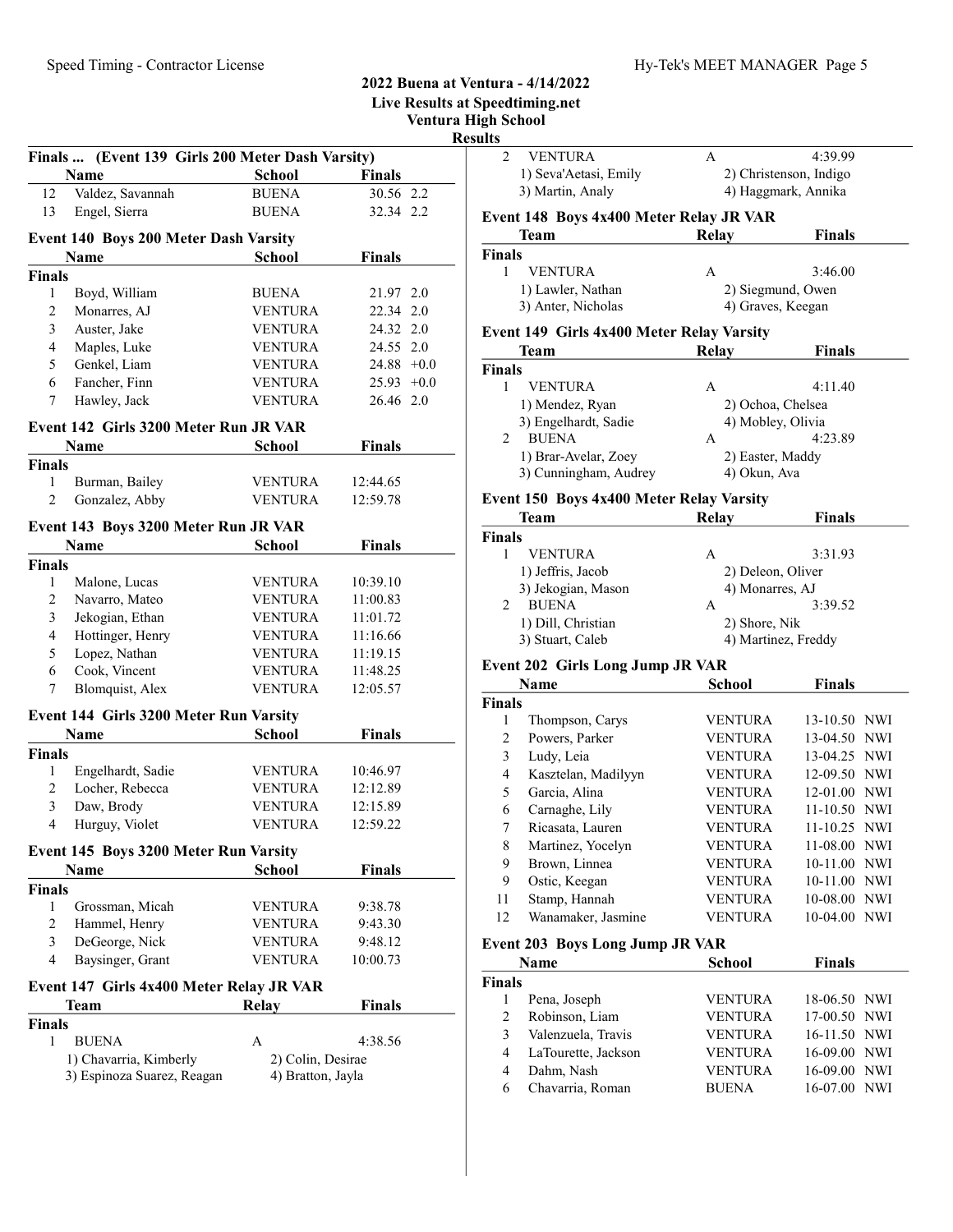# Speed Timing - Contractor License Hy-Tek's MEET MANAGER Page 6

### 2022 Buena at Ventura - 4/14/2022 Live Results at Speedtiming.net Ventura High School

Results

|                         |                                                   |                |               |                           | ĸe |
|-------------------------|---------------------------------------------------|----------------|---------------|---------------------------|----|
|                         | Finals  (Event 203 Boys Long Jump JR VAR)<br>Name | <b>School</b>  | <b>Finals</b> |                           |    |
| $\overline{7}$          | Lawler, Nathan                                    | <b>VENTURA</b> | 16-05.75 NWI  |                           |    |
| 7                       | Carter, Jackson                                   | BUENA          | 16-05.75 NWI  |                           |    |
| 9                       | Lopiano, Chuck                                    | <b>BUENA</b>   | 16-01.50 NWI  |                           |    |
| 10                      | Hood, Hayden                                      | <b>VENTURA</b> | 15-11.50 NWI  |                           |    |
| 11                      | De Santiago, Estaban                              | <b>VENTURA</b> | 15-11.25 NWI  |                           |    |
| 12                      | Harrison, Cal                                     | <b>VENTURA</b> | 15-09.75 NWI  |                           |    |
| 13                      | Pohmisano, Jackson                                | <b>BUENA</b>   | 15-08.75 NWI  |                           |    |
| 14                      | Jimenez, Joshua                                   | <b>BUENA</b>   | 15-06.50 NWI  |                           |    |
| 15                      | Cafarelli, Dominc                                 | <b>VENTURA</b> | 15-04.50 NWI  |                           |    |
| 16                      | Rose, Jack                                        | <b>VENTURA</b> | 15-04.25 NWI  |                           |    |
| 17                      | Garcia, Trevor                                    | <b>VENTURA</b> | 15-02.75 NWI  |                           |    |
| 18                      | Anter, Nicholas                                   | <b>VENTURA</b> | 14-11.75 NWI  |                           |    |
| 19                      | Eggertsen-Duncan, Jacob                           | <b>VENTURA</b> | 14-10.25 NWI  |                           |    |
| 20                      | Orozco, Bradley                                   | <b>VENTURA</b> | 14-10.00 NWI  |                           |    |
| 21                      | Rinehart, Travis                                  | <b>VENTURA</b> | 14-08.75 NWI  |                           |    |
| 22                      | Iadevaia, Roman                                   | <b>VENTURA</b> | 14-08.00 NWI  |                           |    |
| 22                      | Ramirez, Angel                                    | <b>VENTURA</b> | 14-08.00 NWI  |                           |    |
| 22                      | Garcia, Dylan                                     | <b>VENTURA</b> | 14-08.00 NWI  |                           |    |
| 25                      | Gentry, Jayden                                    | <b>VENTURA</b> | 14-07.50 NWI  |                           |    |
| 26                      | Brown, Ty                                         | <b>VENTURA</b> | 14-05.75 NWI  |                           |    |
| 27                      | Scalfaro, Ethan                                   | <b>BUENA</b>   | 14-04.00 NWI  |                           |    |
| 28                      | Martinez, Harper                                  | <b>VENTURA</b> | 14-03.00 NWI  |                           |    |
| 29                      | Walker, Mylan                                     | <b>VENTURA</b> | 14-02.00 NWI  |                           |    |
| 30                      | Eberhard, Preston                                 | <b>BUENA</b>   | 14-01.50 NWI  |                           |    |
| 31                      | Cook, Mose                                        | <b>VENTURA</b> | 14-01.00 NWI  |                           |    |
| 32                      | Farmer, Kaden                                     | <b>VENTURA</b> | 13-10.00 NWI  |                           |    |
| 33                      | Koehn, Dillon                                     | <b>VENTURA</b> | 13-09.50 NWI  |                           |    |
| 34                      | Kelly, Riley                                      | <b>VENTURA</b> | 13-04.25 NWI  |                           |    |
| 35                      | Henderson, Nicolas                                | <b>VENTURA</b> | 13-03.75 NWI  |                           |    |
| 36                      | Morales, Giovanni                                 | <b>VENTURA</b> | 13-03.00 NWI  |                           |    |
| 37                      | Tang, Penggao                                     | VENTURA        | 13-00.25 NWI  |                           |    |
| 38                      | Klipp, Devon                                      | <b>VENTURA</b> | 12-09.50 NWI  |                           |    |
| 39                      | Pecht, Kyle                                       | <b>VENTURA</b> | 9-05.25 NWI   |                           |    |
|                         | <b>Event 204 Girls Long Jump Varsity</b>          |                |               |                           |    |
|                         | <b>Name</b>                                       | <b>School</b>  | <b>Finals</b> |                           |    |
| <b>Finals</b>           |                                                   |                |               |                           |    |
| $\mathbf{1}$            | Sprinkle, Savannah                                | <b>BUENA</b>   | 16-03.75 NWI  |                           |    |
| $\overline{c}$          | Di Silvestri, Isabella                            | <b>VENTURA</b> | 15-01.00      | NWI                       |    |
| $\overline{\mathbf{3}}$ | Murphy, Avery                                     | BUENA          | 14-11.00      | NWI                       |    |
| 4                       | Wood, Abby                                        | <b>BUENA</b>   | 13-10.00      | NWI                       |    |
| 5                       | Morton, Malana                                    | <b>VENTURA</b> | 13-05.00      | <b>NWI</b>                |    |
| 6                       | Fancher, Molly                                    | VENTURA        | 13-02.00      | NWI                       |    |
|                         | <b>Event 205 Boys Long Jump Varsity</b>           |                |               |                           |    |
|                         | Name                                              | School         | <b>Finals</b> |                           |    |
| Finals                  |                                                   |                |               |                           |    |
| 1                       | Monarres, AJ                                      | <b>VENTURA</b> | 20-11.00      | NWI                       |    |
| 2                       | Toumeh, Ellie                                     | <b>BUENA</b>   | 19-10.00      | NWI                       |    |
| 3                       | Jeffris, Jacob                                    | <b>VENTURA</b> | 19-09.00      | $\ensuremath{\text{NWI}}$ |    |
| $\overline{\mathbf{4}}$ | Autotte, Jacob                                    | VENTURA        | 18-11.75      | NWI                       |    |
| 5                       | Arndt, Makanalani                                 | <b>VENTURA</b> | 18-11.00      | NWI                       |    |
| 6                       | Morris, Ty                                        | <b>BUENA</b>   | 18-08.25      | NWI                       |    |
|                         |                                                   |                |               |                           |    |

| 7                                   | Cole, Darin                                      | <b>BUENA</b>   | 17-10.25 NWI  |  |
|-------------------------------------|--------------------------------------------------|----------------|---------------|--|
| 8                                   | Hawley, Jack                                     | <b>VENTURA</b> | 17-07.25 NWI  |  |
| 9                                   | Rice, Brandon                                    | <b>BUENA</b>   | 16-03.25 NWI  |  |
|                                     | Event 207 Girls High Jump JR VAR                 |                |               |  |
|                                     | Name                                             | <b>School</b>  | <b>Finals</b> |  |
| <b>Finals</b>                       |                                                  |                |               |  |
| 1                                   | Seva'Aetasi, Emily                               | <b>VENTURA</b> | J4-04.00      |  |
| 2                                   | Silikula, Elenoa                                 | <b>VENTURA</b> | J4-04.00      |  |
| 3                                   | Colin, Desirae                                   | <b>BUENA</b>   | J4-00.00      |  |
|                                     |                                                  |                |               |  |
|                                     | <b>Event 208 Boys High Jump JR VAR</b>           |                |               |  |
|                                     | Name                                             | School         | <b>Finals</b> |  |
| <b>Finals</b><br>1                  | Valenzuela, Travis                               | <b>VENTURA</b> | J5-02.00      |  |
| $\overline{c}$                      | Carter, Jackson                                  | <b>BUENA</b>   | J5-02.00      |  |
| 3                                   | Carnaghe, Luke                                   | <b>VENTURA</b> | J5-00.00      |  |
| 4                                   | Shakur, Kymani                                   | <b>VENTURA</b> | J5-00.00      |  |
| 5                                   | Rose, Jack                                       | <b>VENTURA</b> | J4-10.00      |  |
| 6                                   | Hargett, Kai                                     | <b>VENTURA</b> | J4-08.00      |  |
| 6                                   | Farmer, Kaden                                    | <b>VENTURA</b> | J4-08.00      |  |
|                                     | Martinez, Harper                                 | <b>VENTURA</b> | NΗ            |  |
|                                     |                                                  |                |               |  |
|                                     | <b>Event 209 Girls High Jump Varsity</b>         |                |               |  |
|                                     | <b>Name</b>                                      | <b>School</b>  | <b>Finals</b> |  |
| <b>Finals</b>                       |                                                  |                |               |  |
| 1                                   | Fakrogha, Valentina                              | <b>VENTURA</b> | 5-02.00       |  |
| 2                                   | Sprinkle, Savannah                               | <b>BUENA</b>   | 5-00.00       |  |
| 3                                   | Mendez, Peyton                                   | <b>VENTURA</b> | $4 - 10.00$   |  |
| 4                                   | Murphy, Avery                                    | <b>BUENA</b>   | 4-08.00       |  |
| 4                                   | Mendez, Ryan                                     | <b>VENTURA</b> | 4-08.00       |  |
| ---                                 | Ramos, Isabella                                  | <b>VENTURA</b> | NΗ            |  |
|                                     | <b>Event 210 Boys High Jump Varsity</b>          |                |               |  |
|                                     | Name                                             | <b>School</b>  | <b>Finals</b> |  |
| <b>Finals</b>                       |                                                  |                |               |  |
|                                     |                                                  |                |               |  |
| 1                                   | Martinez, Freddy                                 | <b>BUENA</b>   | $J5-10.00$    |  |
| 1                                   | Molina, Wakine                                   | <b>BUENA</b>   | $J5-10.00$    |  |
| 3                                   | Becker, Miles                                    | VENTURA        | J5-08.00      |  |
| 4                                   | Genkel, Liam                                     | VENTURA        | J5-08.00      |  |
| 5                                   | Fancher, Finn                                    | VENTURA        | $J5-06.00$    |  |
| 6                                   | Cole, Darin                                      | <b>BUENA</b>   | J5-04.00      |  |
|                                     | Event 212 Girls Triple Jump JR VAR               |                |               |  |
|                                     | <b>Name</b>                                      | School         | <b>Finals</b> |  |
|                                     |                                                  |                |               |  |
| 1                                   | Ricasata, Lauren                                 | <b>VENTURA</b> | 30-07.50 NWI  |  |
| 2                                   | Kasztelan, Madilyyn                              | <b>VENTURA</b> | 28-03.50 NWI  |  |
| 3                                   | Stamp, Hannah                                    | VENTURA        | 23-08.50 NWI  |  |
|                                     |                                                  |                |               |  |
|                                     | Event 213 Boys Triple Jump JR VAR<br><b>Name</b> | School         | <b>Finals</b> |  |
|                                     |                                                  |                |               |  |
| <b>Finals</b><br><b>Finals</b><br>1 | Pena, Joseph                                     | <b>VENTURA</b> | 36-02.50 NWI  |  |
| 2                                   | LaTourette, Jackson                              | <b>VENTURA</b> | 35-05.50 NWI  |  |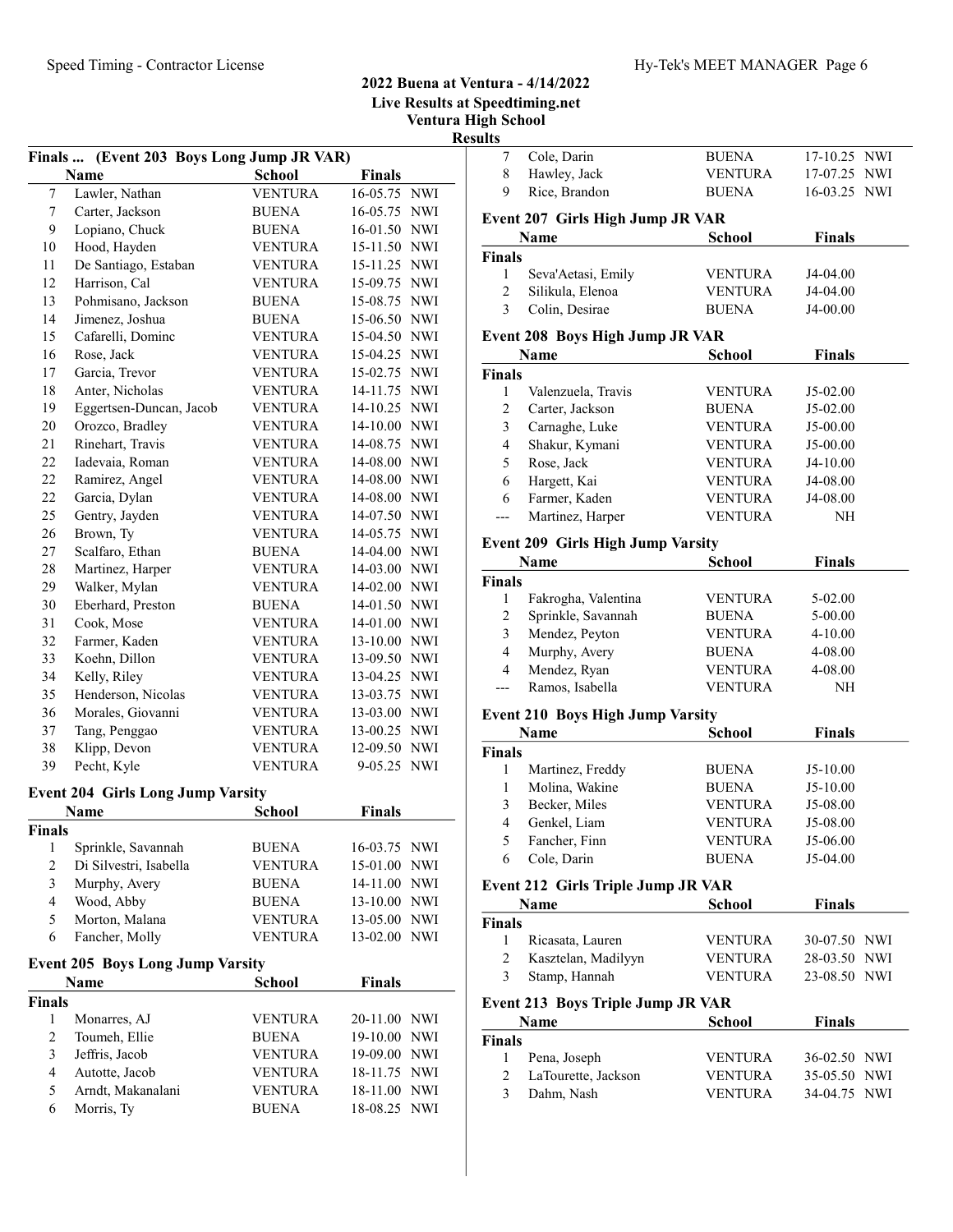|                |                                                     |                |               | LIVE RESUITS at |
|----------------|-----------------------------------------------------|----------------|---------------|-----------------|
|                |                                                     |                |               | Ventura l<br>Re |
|                |                                                     |                |               |                 |
|                | Finals  (Event 213 Boys Triple Jump JR VAR)<br>Name | <b>School</b>  | <b>Finals</b> |                 |
| 4              | Hood, Hayden                                        | <b>VENTURA</b> | 32-06.25 NWI  |                 |
| 5              | Kelly, Riley                                        | <b>VENTURA</b> | 31-03.00 NWI  |                 |
| 6              | Orozco, Bradley                                     | <b>VENTURA</b> | 30-05.25 NWI  |                 |
|                |                                                     |                |               |                 |
|                | <b>Event 214 Girls Triple Jump Varsity</b>          |                |               |                 |
|                | <b>Name</b>                                         | <b>School</b>  | <b>Finals</b> |                 |
| <b>Finals</b>  |                                                     |                |               |                 |
| 1              | Sprinkle, Savannah                                  | <b>BUENA</b>   | 32-02.50 NWI  |                 |
| $\overline{2}$ | Di Silvestri, Isabella                              | VENTURA        | 31-10.00 NWI  |                 |
| 3              | Morton, Malana                                      | VENTURA        | 30-03.50 NWI  |                 |
| 4              | Fancher, Molly                                      | <b>VENTURA</b> | 28-09.50 NWI  |                 |
|                | <b>Event 215 Boys Triple Jump Varsity</b>           |                |               |                 |
|                | <b>Name</b>                                         | <b>School</b>  | <b>Finals</b> |                 |
| <b>Finals</b>  |                                                     |                |               |                 |
| 1              | Toumeh, Ellie                                       | BUENA          | 42-03.25 NWI  |                 |
| $\overline{c}$ | DiSilvestri, Antonio                                | VENTURA        | 39-06.75 NWI  |                 |
| 3              | Martinez, Freddy                                    | <b>BUENA</b>   | 39-04.00 NWI  |                 |
| 4              | Autotte, Jacob                                      | <b>VENTURA</b> | 38-04.25 NWI  |                 |
| 5              | Molina, Wakine                                      | <b>BUENA</b>   | 34-08.00 NWI  |                 |
| 6              | Leighton, Michael                                   | <b>VENTURA</b> | 32-05.25 NWI  |                 |
|                | <b>Event 217 Girls Shot Put JR VAR</b>              |                |               |                 |
|                | Name                                                | School         | <b>Finals</b> |                 |
| <b>Finals</b>  |                                                     |                |               |                 |
| 1              | Lazenby, Eirely                                     | <b>VENTURA</b> | 27-02.50      |                 |
| 2              | Drury, Savannah                                     | VENTURA        | 24-00.00      |                 |
| 3              | Kinchlow, Jazmin                                    | <b>VENTURA</b> | 23-07.00      |                 |
| $\overline{4}$ | Maquinalez, Kasey                                   | <b>BUENA</b>   | 22-11.00      |                 |
| 5              | Stamp, Eva                                          | <b>VENTURA</b> | 22-08.00      |                 |
| 6              | Withers, Gwendolyn                                  | VENTURA        | 21-08.00      |                 |
| 7              | Loffelmann, Alyssa                                  | <b>VENTURA</b> | 18-08.00      |                 |
| 8              | Martinez, Sami                                      | <b>BUENA</b>   | 14-05.00      |                 |
| 9              | Mabry, McKaila                                      | <b>BUENA</b>   | 13-11.50      |                 |
|                |                                                     |                |               |                 |
|                | <b>Event 218 Boys Shot Put JR VAR</b>               |                | <b>Finals</b> |                 |
| <b>Finals</b>  | Name                                                | School         |               |                 |
| 1              | Baffa, Jack                                         | <b>VENTURA</b> | 38-07.00      |                 |
| $\overline{c}$ | Callaway, Cade                                      | <b>VENTURA</b> | 38-03.50      |                 |
| $\mathbf{2}$   | Bonn, Kenneth                                       | <b>VENTURA</b> | 38-03.50      |                 |
| $\overline{4}$ | Riehle, Devin                                       | <b>VENTURA</b> | 37-06.00      |                 |
| 5              | Thomas, Caydon                                      | <b>VENTURA</b> | 35-09.00      |                 |
| 6              | Garmin, Jake                                        | <b>VENTURA</b> | 34-09.50      |                 |
| 7              | Hanson, Parker                                      | <b>VENTURA</b> | 34-09.00      |                 |
| $\,$ 8 $\,$    | Torres, Josh                                        | BUENA          | 34-04.00      |                 |
| 9              | Guerrero Donovan, TJ                                | <b>BUENA</b>   | 33-08.00      |                 |
| 10             | Mills, Aiden                                        | <b>VENTURA</b> | 33-04.50      |                 |
| 10             | Cox, Cameron                                        | BUENA          | 33-04.50      |                 |
| 12             | Pinchard, Bradley                                   | <b>VENTURA</b> | 33-00.00      |                 |
| 13             | Gibson, Mikey                                       | BUENA          | 28-04.00      |                 |
| 14             | Hoff, Tyler                                         | BUENA          | 25-05.50      |                 |
|                |                                                     |                |               |                 |

#### 2022 Buena at Ventura - 4/14/2022 Live Results at Speedtiming.net

High School

| н<br>ı<br>п<br>e.<br>৲ |  |
|------------------------|--|
|                        |  |

| ults                    | <b>Event 219 Girls Shot Put Varsity</b>     |                |               |
|-------------------------|---------------------------------------------|----------------|---------------|
|                         | Name                                        | <b>School</b>  | <b>Finals</b> |
| <b>Finals</b>           |                                             |                |               |
| 1                       | Vertuchci, Livia                            | <b>VENTURA</b> | 29-10.00      |
| 2                       | Turrubiartes, Adriana                       | <b>BUENA</b>   | 28-01.00      |
| 3                       | Raymond, Daphne                             | <b>VENTURA</b> | 27-09.00      |
| $\overline{4}$          | Anestos, Ellie                              | <b>VENTURA</b> | 27-07.00      |
| 5                       | Engel, Sierra                               | <b>BUENA</b>   | 24-02.50      |
| 6                       | Miles-Martinez, Alanna                      | <b>BUENA</b>   | 22-04.50      |
|                         | <b>Event 220 Boys Shot Put Varsity</b>      |                |               |
|                         | Name                                        | <b>School</b>  | <b>Finals</b> |
| <b>Finals</b>           |                                             |                |               |
| 1                       | MuroMurillo, Erik                           | VENTURA        | 49-11.00      |
| $\overline{c}$          | Schrader, Wyatt                             | VENTURA        | 46-07.00      |
| $\mathfrak{Z}$          | Hughes, Ian                                 | <b>VENTURA</b> | 43-01.00      |
| 4                       | Hoff, Payton                                | <b>BUENA</b>   | 42-03.00      |
| 5                       | Raymond, Tobius                             | <b>VENTURA</b> | 42-02.00      |
| 6                       | Martinez, Jaden                             | <b>BUENA</b>   | 29-01.00      |
|                         | <b>Event 222 Girls Discus Throw JR VAR</b>  |                |               |
|                         | Name                                        | School         | <b>Finals</b> |
| <b>Finals</b>           |                                             |                |               |
| 1                       | Kinchlow, Jazmin                            | VENTURA        | 74-02.50      |
| $\overline{2}$          | Withers, Gwendolyn                          | <b>VENTURA</b> | 69-01         |
| 3                       | Drury, Savannah                             | <b>VENTURA</b> | 68-06.50      |
| $\overline{4}$          | Loffelmann, Alyssa                          | <b>VENTURA</b> | 66-08         |
| 5                       | Lazenby, Eirely                             | <b>VENTURA</b> | 66-06.50      |
| 6                       | Maquinalez, Kasey                           | <b>BUENA</b>   | 65-01         |
| 7                       | Stamp, Eva                                  | <b>VENTURA</b> | 63-01         |
| 8                       | Mabry, McKaila                              | <b>BUENA</b>   | 28-05         |
| 9                       | Martinez, Sami                              | <b>BUENA</b>   | 27-10.50      |
|                         | <b>Event 223 Boys Discus Throw JR VAR</b>   |                |               |
|                         | Name                                        | School         | <b>Finals</b> |
| <b>Finals</b>           |                                             |                |               |
| 1                       | Bonn, Kenneth                               | <b>VENTURA</b> | 104-01.50     |
| $\overline{c}$          | Garmin, Jake                                | <b>VENTURA</b> | 103-08        |
| 3                       | Thomas, Caydon                              | VENTURA        | 95-09         |
| $\overline{\mathbf{4}}$ | Torres, Josh                                | <b>BUENA</b>   | 94-02.50      |
| 5                       | Baffa, Jack                                 | <b>VENTURA</b> | 88-07         |
| 6                       | Callaway, Cade                              | <b>VENTURA</b> | 87-02.50      |
| 7                       | Guerrero Donovan, TJ                        | <b>BUENA</b>   | 86-10         |
| 8                       | Mills, Aiden                                | <b>VENTURA</b> | 83-00         |
| 9                       | Riehle, Devin                               | <b>VENTURA</b> | 81-07         |
| 10                      | Cox, Cameron                                | <b>BUENA</b>   | 79-11.50      |
| 11                      | Hanson, Parker                              | <b>VENTURA</b> | 79-04.50      |
| 12                      | Pinchard, Bradley                           | <b>VENTURA</b> | 70-02         |
| 13                      | Gibson, Mikey                               | BUENA          | 66-11.50      |
|                         | <b>Event 224 Girls Discus Throw Varsity</b> |                |               |
|                         | Name                                        | School         | <b>Finals</b> |
| <b>Finals</b>           |                                             |                |               |
|                         | Vertuchci Livia                             | VENTUR A       | $99-10.50$    |

| inals |                   |                |          |  |
|-------|-------------------|----------------|----------|--|
|       | Vertuchci, Livia  | <b>VENTURA</b> | 99-10.50 |  |
|       | 2 Raymond, Daphne | <b>VENTURA</b> | 83-05.50 |  |